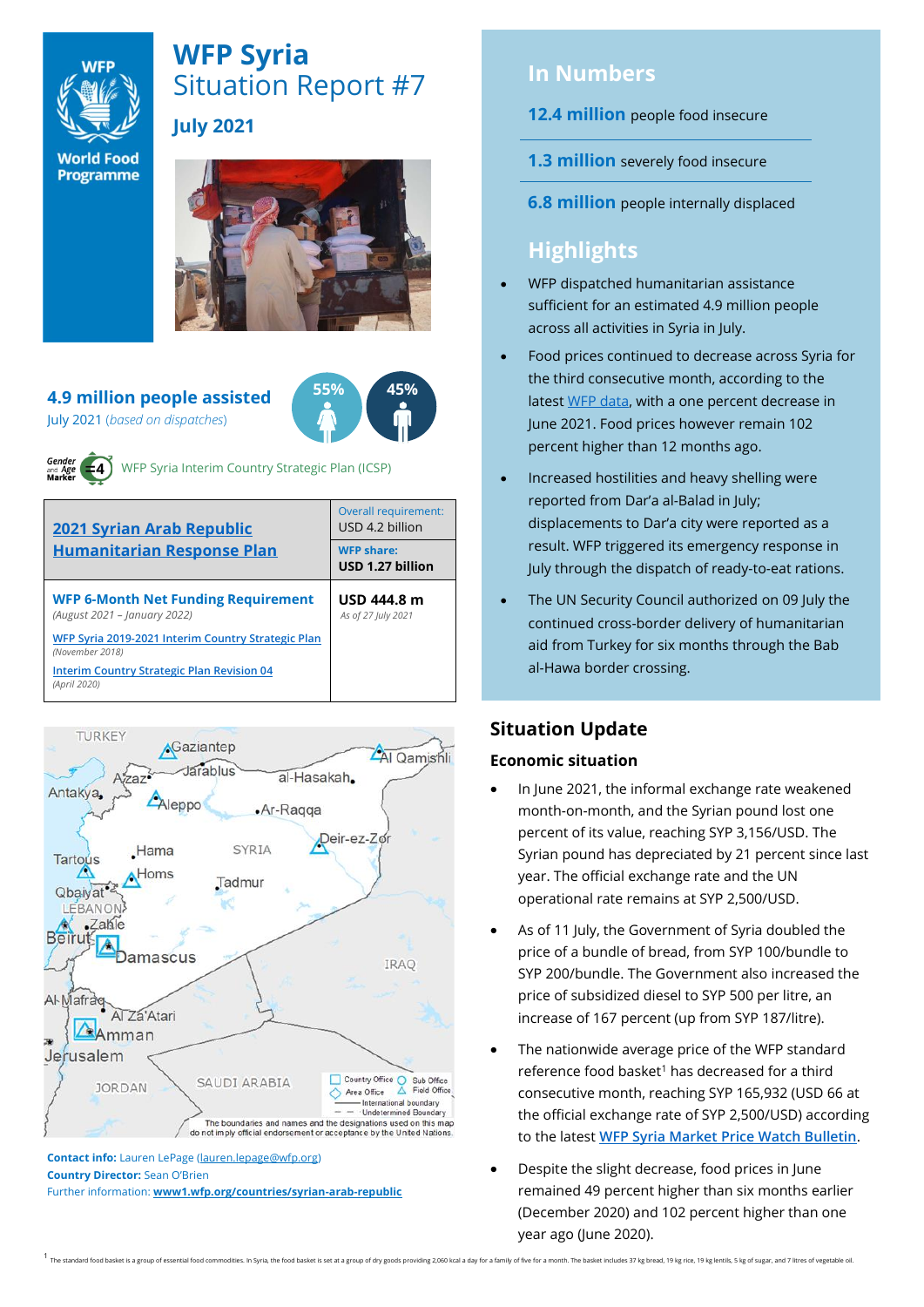#### **Food Security Situation**

- Food insecurity persisted across the country according to the latest **[WFP data](https://docs.wfp.org/api/documents/WFP-0000131070/download/)**. The continued deterioration of food security is largely induced by a decade of conflict and the ongoing economic deterioriation compounded by the growing financial crisis in Lebanon.
- In July 2021, close to half of households surveyed reported inadequate food consumption, with the highest levels recorded among female-headed households (53 percent). The national average rate of inadequate food consumption increased by three percentage points from June 2021 and up by 15 percent compared to July 2020.

### **Southern Syria**

- The security situation in Dar'a governorate continued to deteriorate. The recent increase in hostilities led to large displacements from Dar'a al Balad to Dar'a city towards the end of July. Most of the displaced people were hosted by family members, while a smaller number were accommodated in collective shelters.
- WFP conducted a rapid assessment on 28 July and found that shelter, food, and health care assistance are the three priority needs among the displaced. In response, WFP triggered its emergency response through the dispatch of ready-to-eat rations (RTEs) on 31 July for those displaced by the on-going fighting. Distributions began in August.

### **North-Western Syria**

- The UN Security Council passe[d Resolution 2585 \(2021\)](https://undocs.org/S/RES/2585(2021)) on 09 July, authorizing the continued cross-border delivery of humanitarian assistance across the border from Turkey to Syria, through the Bab al-Hawa crossing, for six months. A subsequent renewal for another six months is subject to the issuance of a substantive report by the Secretary-General on transparency in aid delivery operations and progress on crossline access.
- The security situation in north-western Syria continued to deteriorate over the month of July. No impact on WFP operations was reported.
- The UNHCR-led Camp Management and Camp Coordination (CCCM) Cluster recorded more than 32,000 displacement movements from Ehsem and Idlib (Idlib governorate), as well as Afrin (Aleppo governorate) towards safer areas over the month of July. This represents a 27 percent decrease compared to June (44,000 displacements). As of July 2021, the CCCM cluster reported 1.7 million IDPs in IDP sites in northwestern Syria. Of these, 80 percent are women and children, and 36,825 IDPs are reported to be persons with specific needs.

### **North-Eastern Syria**

The main water pump station in Alouk town in the northeastern countryside of Al-Hasakeh is partially operational again after having been suspended for more than a month due to conflict. The station supplies drinking water to approximately 460,000 people in and around Hasakeh and Tel Tamer cities, including displaced families living in camps and informal settlements.

### **COVID-19 Pandemic**

- Approximately 70,873 COVID-19 cases and 3,397 deaths have been confirmed across all areas of Syria as of the end of July. This includes 25,930 cases and 1,911 deaths in government-controlled areas, 26,283 cases and 722 deaths in north-western Syria, and 18,660 cases and 764 deaths in north-eastern Syria
- As part of the Health Sector-led response to COVID-19 in Syria, WFP, in cooperation with the World Health Organization (WHO) has so far provided food assistance to 16,868 people in ten quarantine and ten isolation centres in Aleppo, Hama, Homs, Latakia, Tartous, and Rural Damascus governorates. The project is funded through the Syria Country-Based Pooled Fund (CBPF).

### **WFP Operations**

- WFP dispatched food and nutrition assistance sufficient for an estimated 4.9 million people across all activities in Syria in July. USD 1.8 million in cash-based transfers (CBT) was distributed to 128,200 WFP beneficiaries.
- Following th[e successful hybrid transfers pilot](https://www.wfp.org/publications/benefits-mixed-modality-assistance-food-security-syria-evidence-pilot-project-damascus) (mixed CBT and a smaller food parcel assistance), WFP is preparing to increase the use of the use of hybrid transfers among the most vulnerable GFA beneficiary households.

### **General Food Assistance (GFA) Programme**

- In July, WFP dispatched GFA sufficient for some 4.8 million people across all 14 Syrian governorates.
- Cross-border deliveries from Turkey accounted for 28 percent of the total WFP general food assistance dispatched. This includes food rations for some 1.3 million people areas of Idlib and Aleppo governorate inaccessible from inside Syria.

#### **Livelihoods, Resilience and Social Safety Nets**

- WFP reached some 38,520 people under its livelihoods, resilience, and social safety-nets-projects across Rural Damascus, Dar'a, Quneitra, As-Sweida, Homs, Hama, Ar-Raqqa, Al-Hasakeh, Aleppo, Lattakia, Tartous and Deir Ezzor governorates.
- Rehabilitation work of irrigation channels in Maskanah Sharq (rural Aleppo governorate) is now complete, with